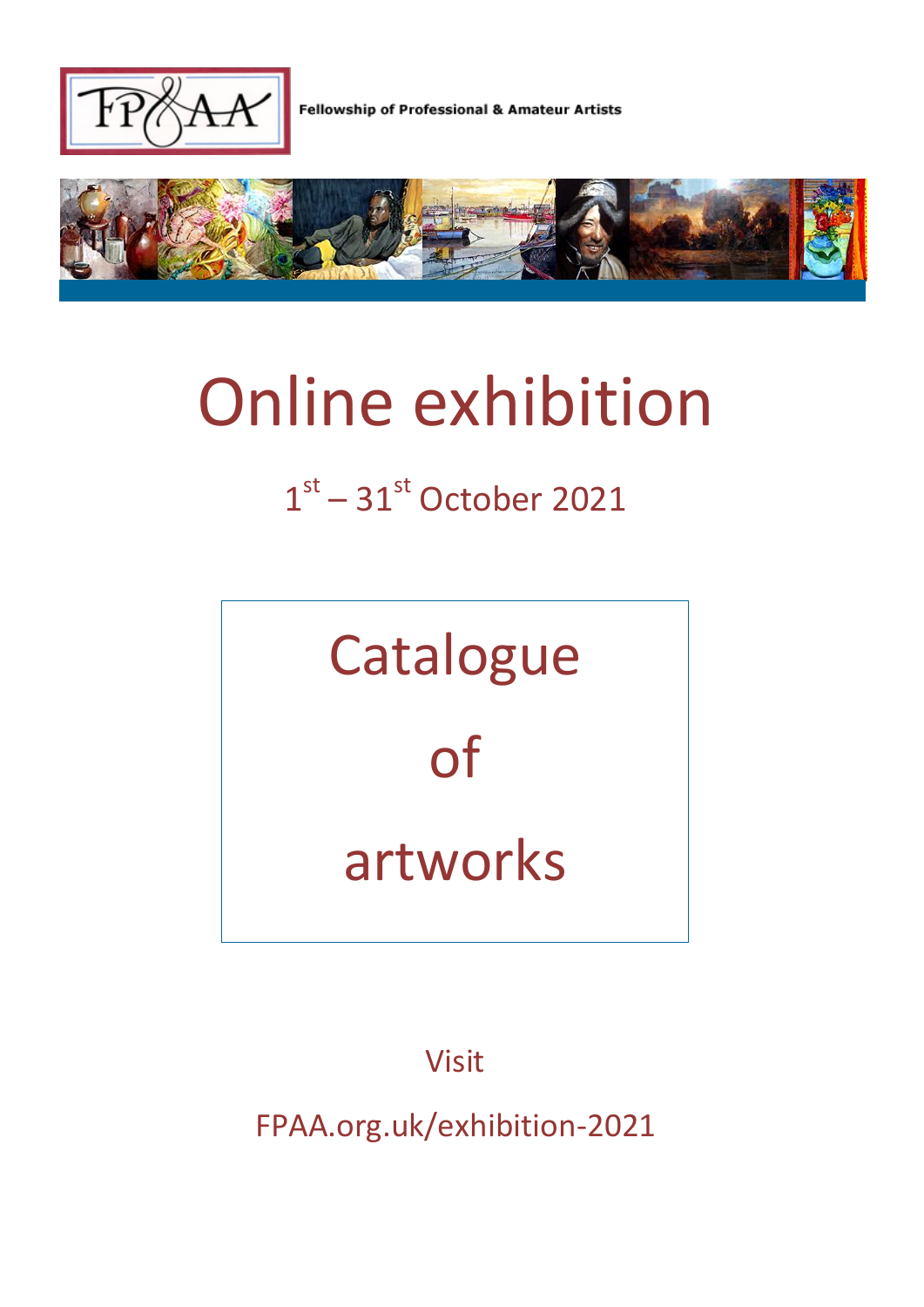#### Richard Allen



#### **Boats at Rest** Oil on canvas 25cm x 30cm £180



### **The River at Hemingford** Oil 25cm x 30cm

£180

# Stella Benford



**Rust** Mixed media relief 94cm x 37cm £175

**Early Morning** Oil on board 56cm x 62cm £Negotiable



# **Cornish Hideaway, Perranporth**

**Above the Silent Land**

Acrylic 50cm x 25cm £200

Oil on Board 66cm x 82cm £Negotiable

# John Frederick Black



# Angelina Cook



**Light on Landscape** Acrylic 48cm x 36cm £75



**Summer Song** Pastel 20cm x 30cm £120

#### Stuart Cooper



**Kabul - August 2021**

Collage & ink 29.5cm x 40cm £250

#### Margaret Finch



#### **Autumn Glory**

Mixed media / bas relief 60cm x 35cm £500

Anna De La Mare



**Cottage in the Mist** Acrylic 40cm x 50cm £350



# **Common Carp 41lb**

Acrylic 40cm x 50cm £650

Helen Olden



**Admiral of the US** 

**Navy** Acrylic 102cm x 51cm £1,200